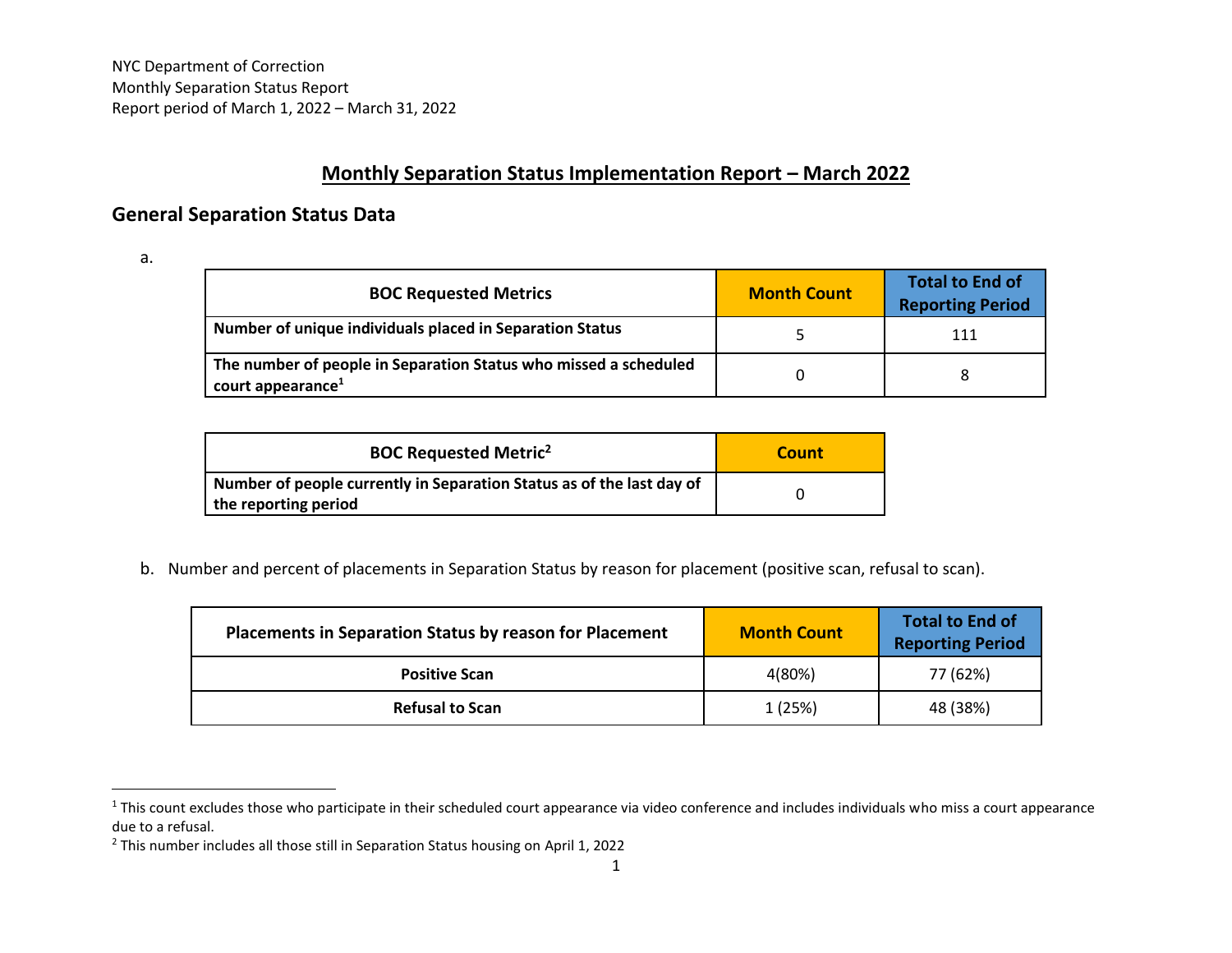c. Number of unique individuals with multiple placements in Separation Status disaggregated by number of placements.

| <b>Unique Individuals with Multiple Placements</b> | <b>Total to End of</b><br><b>Reporting Period</b> |
|----------------------------------------------------|---------------------------------------------------|
| 2 Placements                                       | 15                                                |
| <b>3 Placements</b>                                |                                                   |

d. Number of people removed from Separation Status during the reporting period, in total and disaggregated by removal reason.

| People removed disaggregated by removal reason   | <b>Month Count</b> | <b>Total to End of</b><br><b>Reporting Period</b> |
|--------------------------------------------------|--------------------|---------------------------------------------------|
| <b>Cleared scanner</b>                           |                    | 118                                               |
| Removed for clinical evaluation and/or treatment |                    |                                                   |
| <b>Discharged from custody</b>                   |                    |                                                   |
| Other <sup>3</sup>                               |                    |                                                   |
| TOTAL:                                           |                    | 125                                               |

<sup>&</sup>lt;sup>3</sup> This category accounts for exigent circumstances and temporary removals.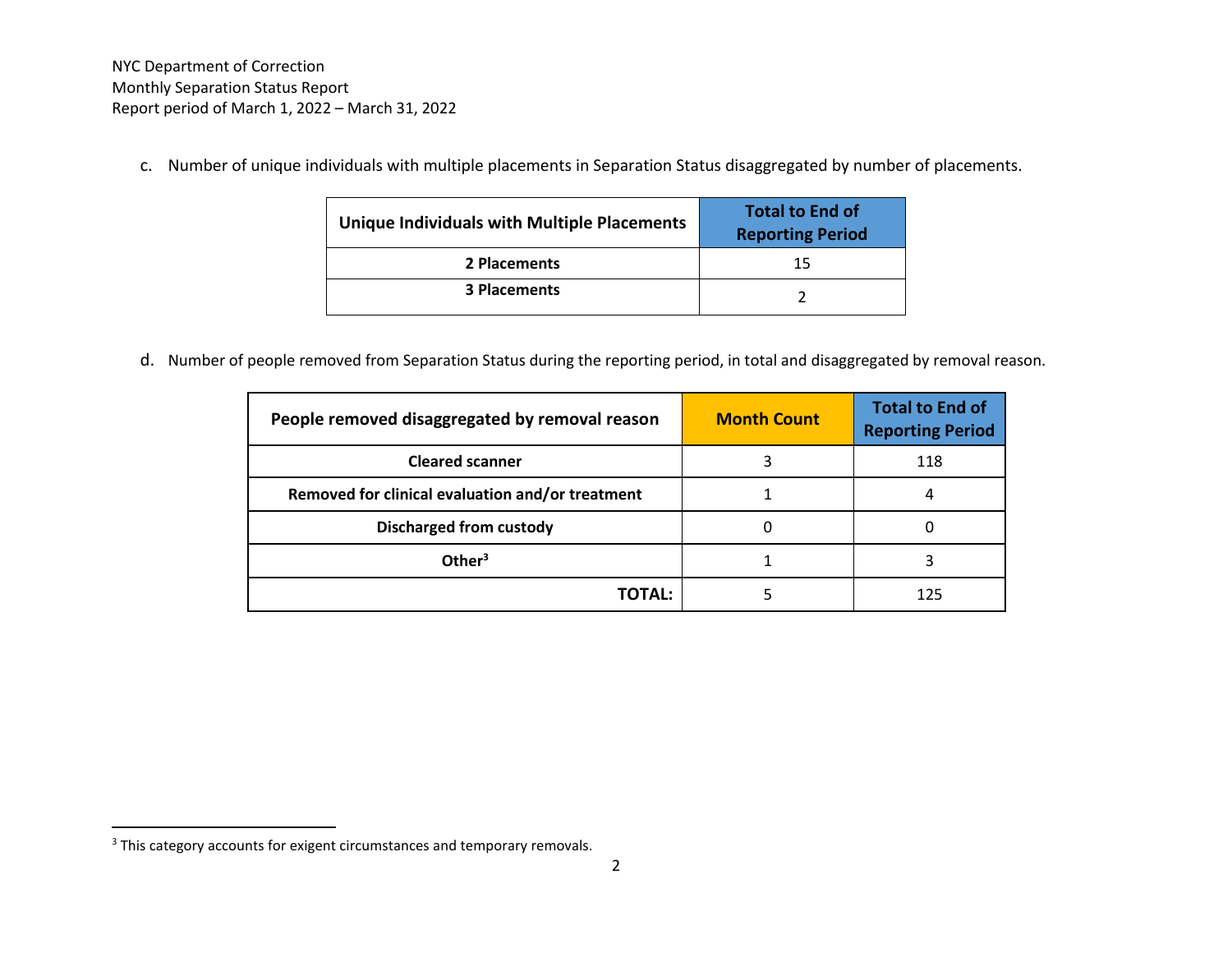NYC Department of Correction Monthly Separation Status Report Report period of March 1, 2022 – March 31, 2022

e. The Mean, Median, Min, Max length of stay in Separation Status (in hours), overall since start of the Department's use of Separation Status and by month.

| Length of Stay in Separation<br><b>Status (hours)</b> | <b>Reporting Month</b> | <b>Overall to End of</b><br><b>Reporting Period</b> |
|-------------------------------------------------------|------------------------|-----------------------------------------------------|
| Mean                                                  | 31.9                   | 35.0                                                |
| Median                                                | 20.0                   | 22.1                                                |
| Min                                                   | 13.5                   | 2.5                                                 |
| Max                                                   | 70.4                   | 280.1                                               |

f. The Mean, Min, Max time in Separation Status for those still in Separation Status as of the last day of the reporting period.

| <b>Time in Separation Status (hours)</b> |     |  |
|------------------------------------------|-----|--|
| Mean                                     | N/A |  |
| <b>Median</b>                            | N/A |  |
| Min                                      | N/A |  |
| Max                                      | N/A |  |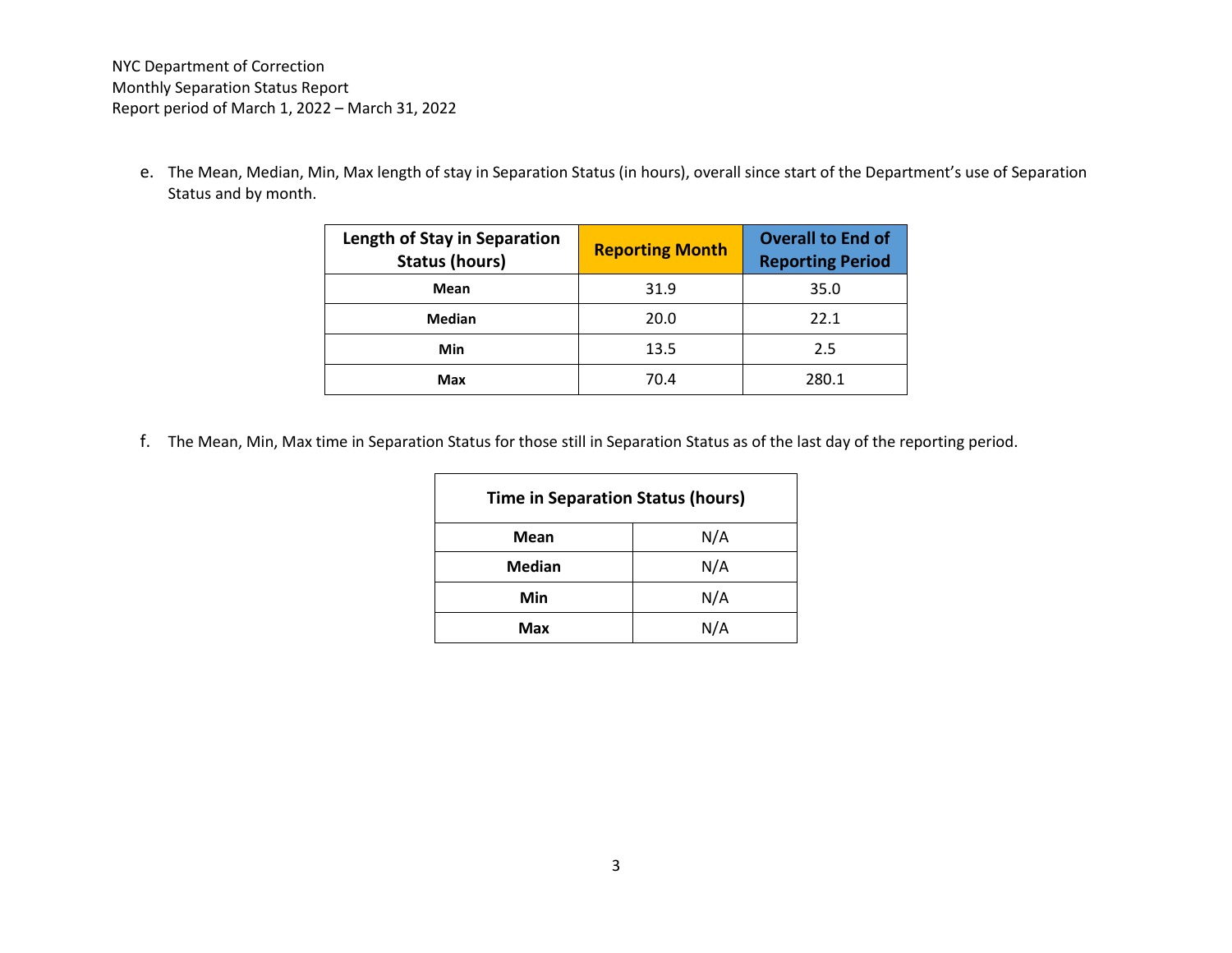## **Contraband Data**

g. Number of contraband items recovered prior to a scan by the type of contraband recovered.

| <b>Contraband Items Recovered Prior to a Scan</b> | <b>Month Count</b> | <b>Total to End of</b><br><b>Reporting Period</b> |
|---------------------------------------------------|--------------------|---------------------------------------------------|
| <b>Bladed Weapons</b>                             | 0                  | 16                                                |
| <b>Non-bladed Weapons</b>                         | 0                  | 14                                                |
| <b>Escape Contraband</b>                          | 0                  | 0                                                 |
| <b>Drugs</b>                                      | 0                  | 132                                               |
| Other                                             | 0                  | 9                                                 |
| <b>TOTAL</b>                                      | 0                  | 171                                               |

h. Number of contraband items recovered after a positive scan without the use of Separation Status by the type of contraband recovered.

| <b>Contraband Items Recovered After a Positive Scan</b> | <b>Month Count</b> | <b>Total to End of</b><br><b>Reporting Period</b> |
|---------------------------------------------------------|--------------------|---------------------------------------------------|
| <b>Bladed Weapons</b>                                   | 17                 | 99                                                |
| <b>Non-bladed Weapons</b>                               | 14                 | 128                                               |
| <b>Escape Contraband</b>                                | 0                  | 5                                                 |
| <b>Drugs</b>                                            | 69                 | 136                                               |
| <b>Other</b>                                            |                    | 107                                               |
| TOTAL                                                   | 101                | 475                                               |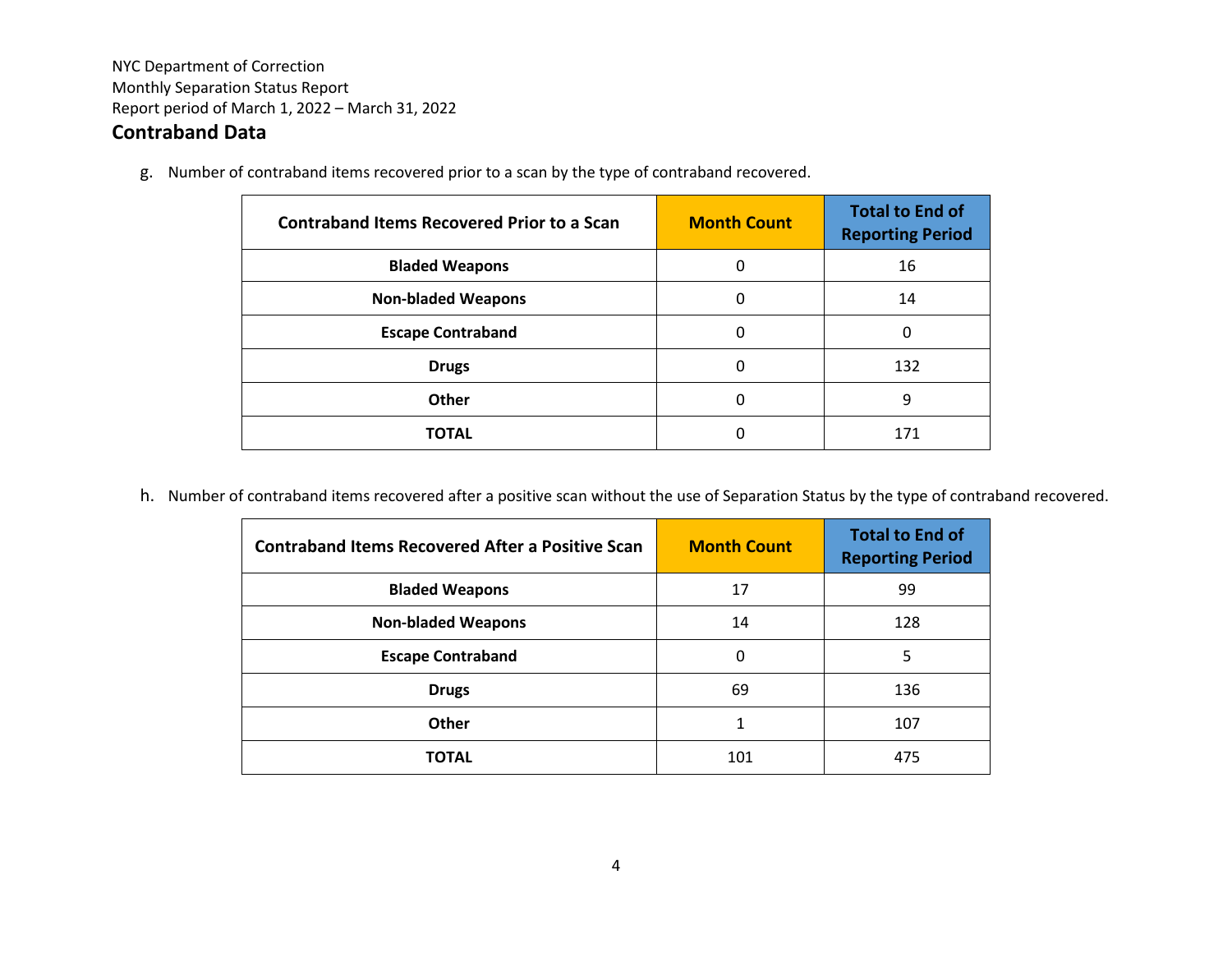NYC Department of Correction

Monthly Separation Status Report

Report period of March 1, 2022 – March 31, 2022

i. Number and percent of Separation Status placements with contraband recovered disaggregated by type of contraband recovered.

| Placements Resulting in Contraband Recovered <sup>45</sup> | <b>Month Count</b> | <b>Total to End of</b><br><b>Reporting Period</b> |
|------------------------------------------------------------|--------------------|---------------------------------------------------|
| <b>Bladed Weapons</b>                                      | 0                  | 10 (32%)                                          |
| <b>Non-bladed Weapons</b>                                  | 0                  | 9(29%)                                            |
| <b>Escape Contraband</b>                                   | 0                  | 0                                                 |
| <b>Drugs</b>                                               |                    | 2(6%)                                             |
| Other                                                      | 0                  | 10 (32%)                                          |

j. Number of contraband items recovered from Separation Status by the type of contraband recovered.

| <b>Contraband Items Recovered in Separation Status</b> | <b>Month Count</b> | <b>Total to End of</b><br><b>Reporting Period</b> |
|--------------------------------------------------------|--------------------|---------------------------------------------------|
| <b>Bladed Weapons</b>                                  | 0                  | 31                                                |
| <b>Non-bladed Weapons</b>                              | 0                  | 9                                                 |
| <b>Escape Contraband</b>                               | 0                  | 0                                                 |
| <b>Drugs</b>                                           | 74                 | 78                                                |
| <b>Other</b>                                           | 0                  | 14                                                |
| <b>TOTAL</b>                                           | 74                 | 1132                                              |

<sup>&</sup>lt;sup>4</sup> This table represents placements which resulted in contraband recovered. Contraband may have been recovered from individuals following placement, or recovered from the Separation Status unit following, or during an individual's placement.

<sup>&</sup>lt;sup>5</sup> In total to date, 36 placements have resulted in contraband recovered. Placements which result in the recovery of contraband items that fall under more than one contraband type are each counted within their respective category